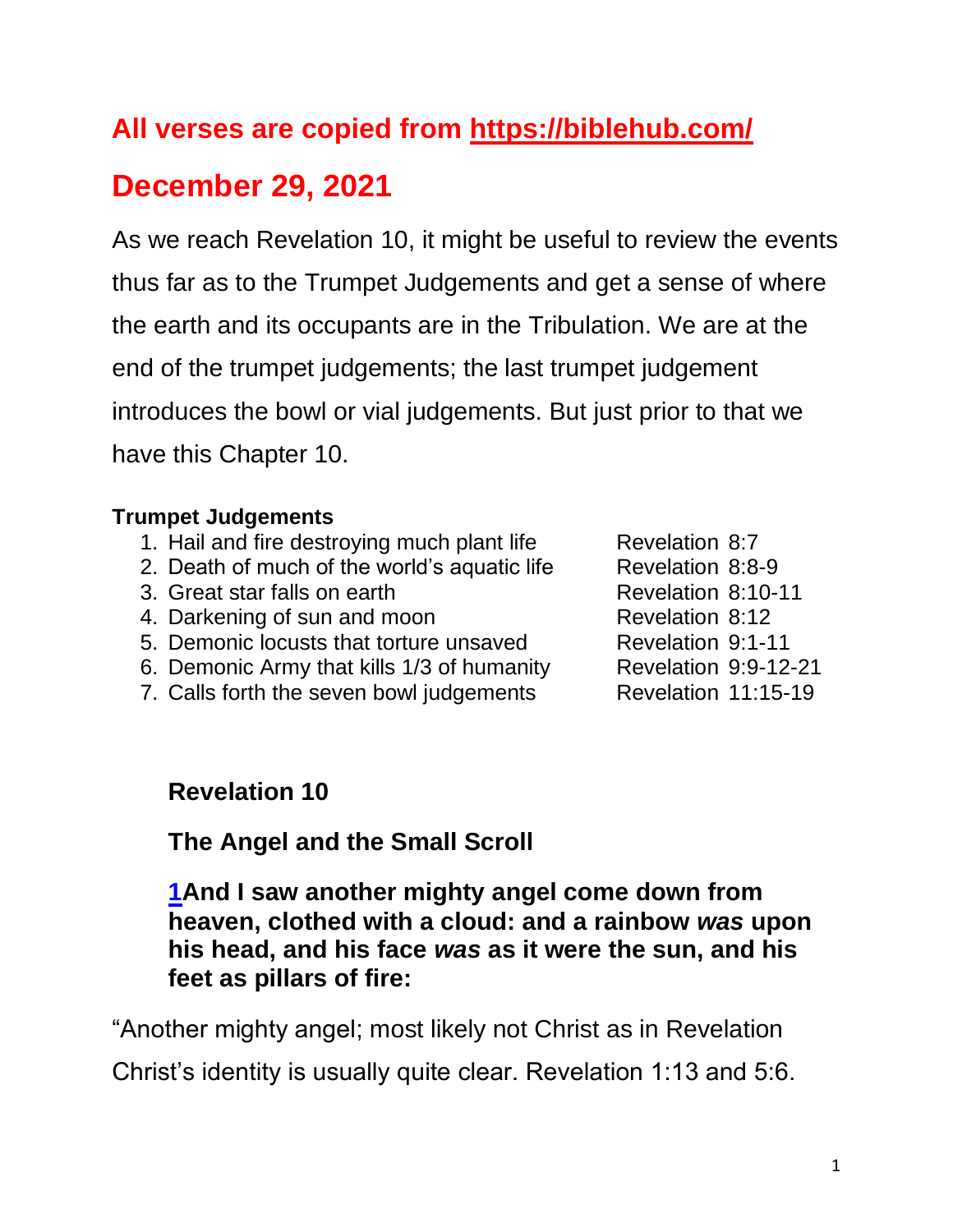This angel is seen from John perspective to be coming down, so John's position has moved from being in heaven to instantly being on the earth.

This angel is clothed in what appeared to be a cloud which denotes this angel's preeminence and proximity to the power of God within the heavenly sanctuary. The same used for "cloud" here is the same word used in Exodus when referring to the "cloud" or God's divine protection moving and sheltering Israel when it left Egypt;

#### *Exodus 13:21 And the LORD went before them by day in a pillar of a cloud, to lead them the way; and by night in a pillar of fire, to give them light; to go by day and night:*

We are not told who this angel is only that he appears as a mighty to John.

## **[2A](https://biblehub.com/revelation/10-2.htm)nd he had in his hand a little book open: and he set his right foot upon the sea, and** *his* **left** *foot* **on the earth,**

The term "little" most likely contrasts the size of the angel in comparison to the size of the book. We are not told what was in the book, so it is useless to speculate. The only thing we know is that it is unknown to man and that in vs 11 John is told that after consuming "eating" the book he must prophesy to many nations.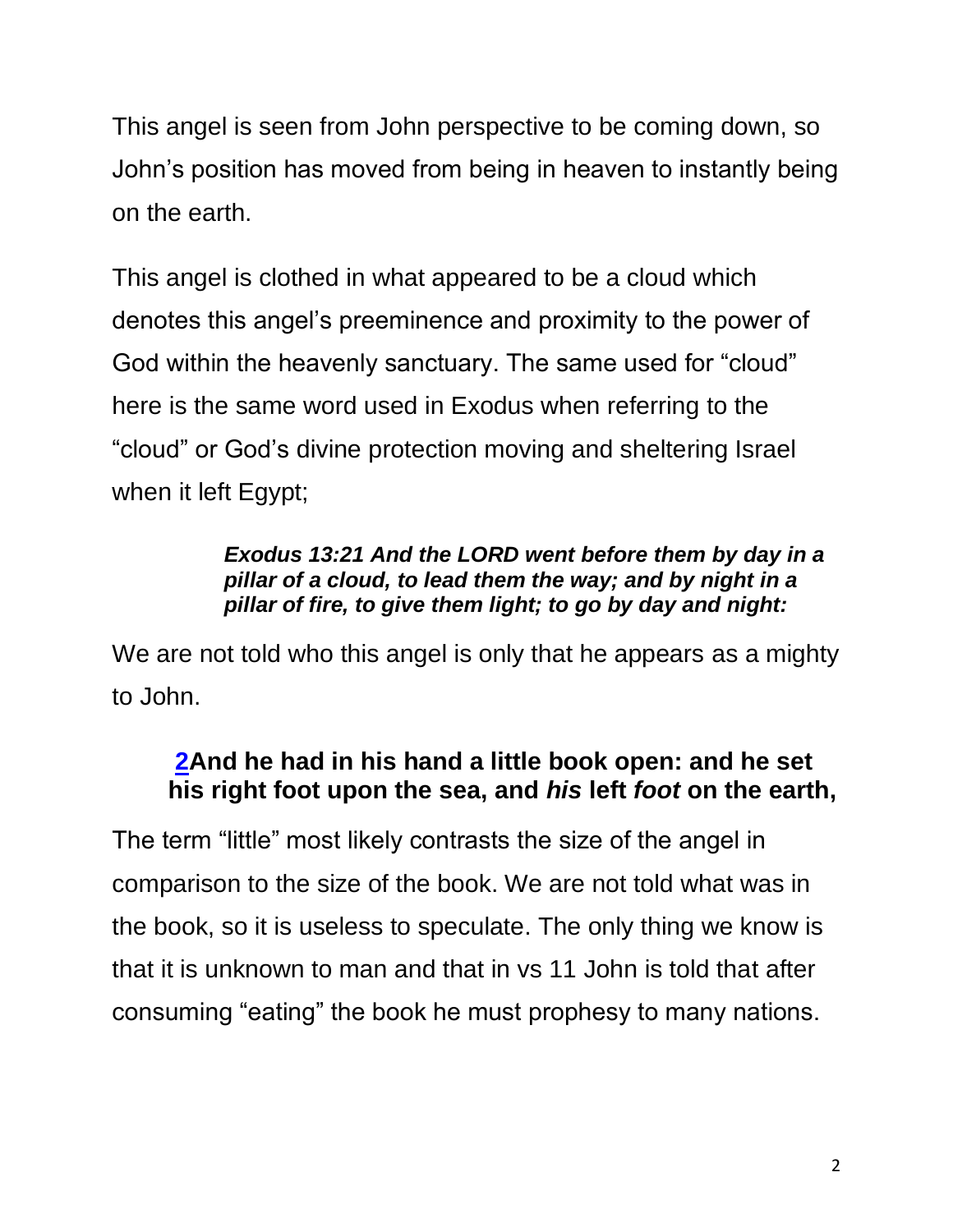The angel stood with his feet both on land and in the sea. We have studied prophesies before that revealed the sea referenced "people or nations" and land represented earthly power. So, if this part of the verse is a simile, then it represents this might angel intruding into people's lives or the lives of nations and into the social, political and economic powers of the earth at this time.

## **[3A](https://biblehub.com/revelation/10-3.htm)nd cried with a loud voice, as** *when* **a lion roareth: and when he had cried, seven thunders uttered their voices.**

The sound of a lion roaring is symbolic of the extreme volume that was used by the angel. The loud angel's voice is accompanied by seven peals of thunder. Seven of course meaning completeness so in some sense what John sees is the bringing to a close some aspect of relationship between God and unsaved humanity. Even though loud, there was a message that was spoken in John's hearing.

#### **[4A](https://biblehub.com/revelation/10-4.htm)nd when the seven thunders had uttered their voices, I was about to write: and I heard a voice from heaven saying unto me, Seal up those things which the seven thunders uttered, and write them not.**

The context of this verse seems to indicate multiple personages when it says; "….the seven thunders had uttered their voices…" It then goes from plural voices to singular voice; likely Jesus commanding John to seal up what the thundering voices said.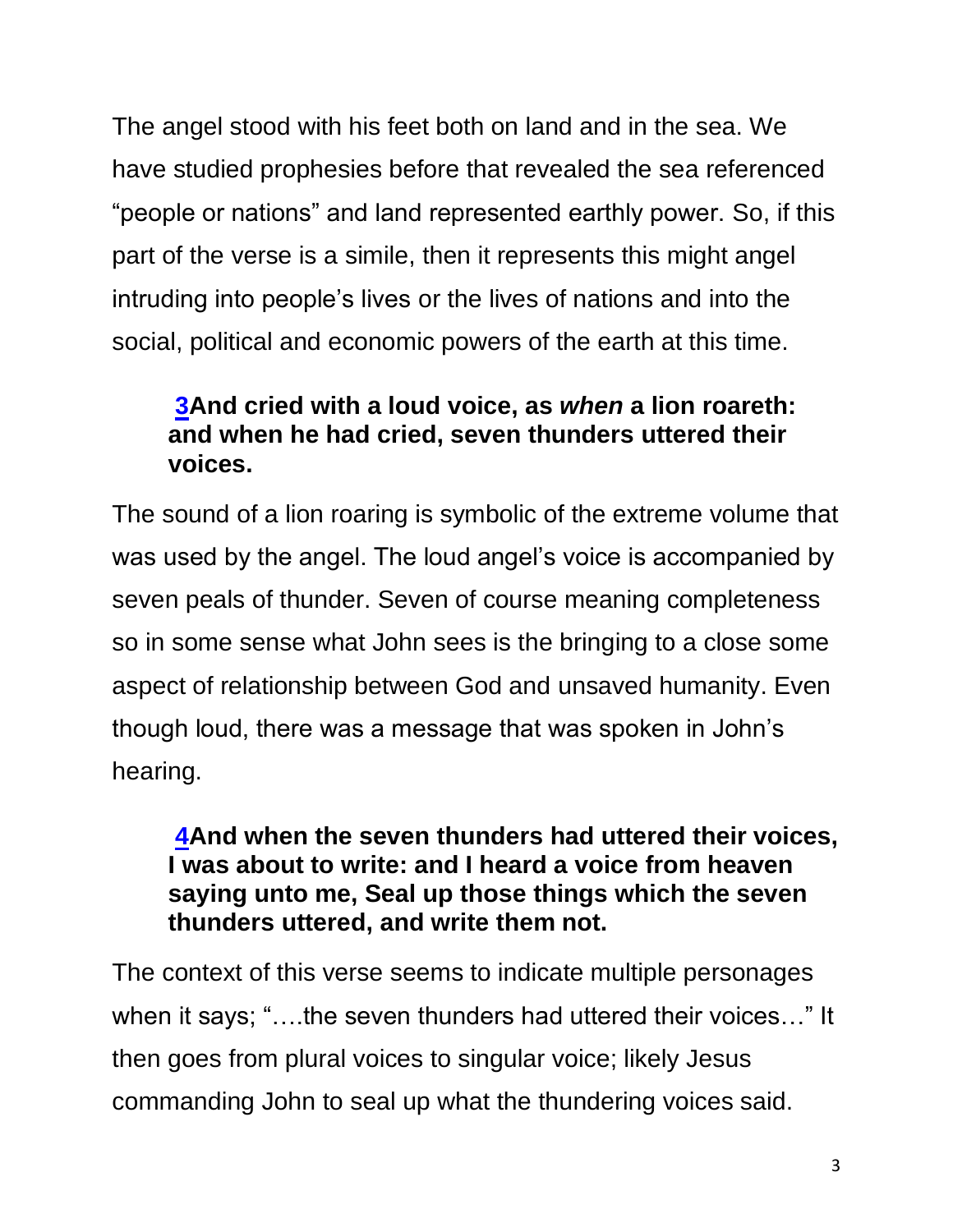The only reason I can think of to have John NOT write what was said would be for maybe 2 reasons.

- 1. It revealed a truth that God was not ready to allow mankind on earth to see at this time.
- 2. This Word from God was of such a nature that it would alter the course of events that were set out to occur.

Whatever the reason God had it is His Will and we need to accept that.

**[5A](https://biblehub.com/revelation/10-5.htm)nd the angel which I saw stand upon the sea and upon the earth lifted up his hand to heaven, [6A](https://biblehub.com/revelation/10-6.htm)nd sware by him that liveth for ever and ever, who created heaven, and the things that therein are, and the earth, and the things that therein are, and the sea, and the things which are therein, that there should be time no longer:** 

Another indication that angels as envoys of God are given special latitude by God contrary to what God has told man. This angel lifts up his hands in recognition of the Mighty God of Creation, fully recognizing God's absolute preeminence in all that we know and see and in all that we do not know and cannot see. This angel then swears by all that God has created and by the very essence and throne of God Almighty.

You and I on the other hand are cautioned about such boldness;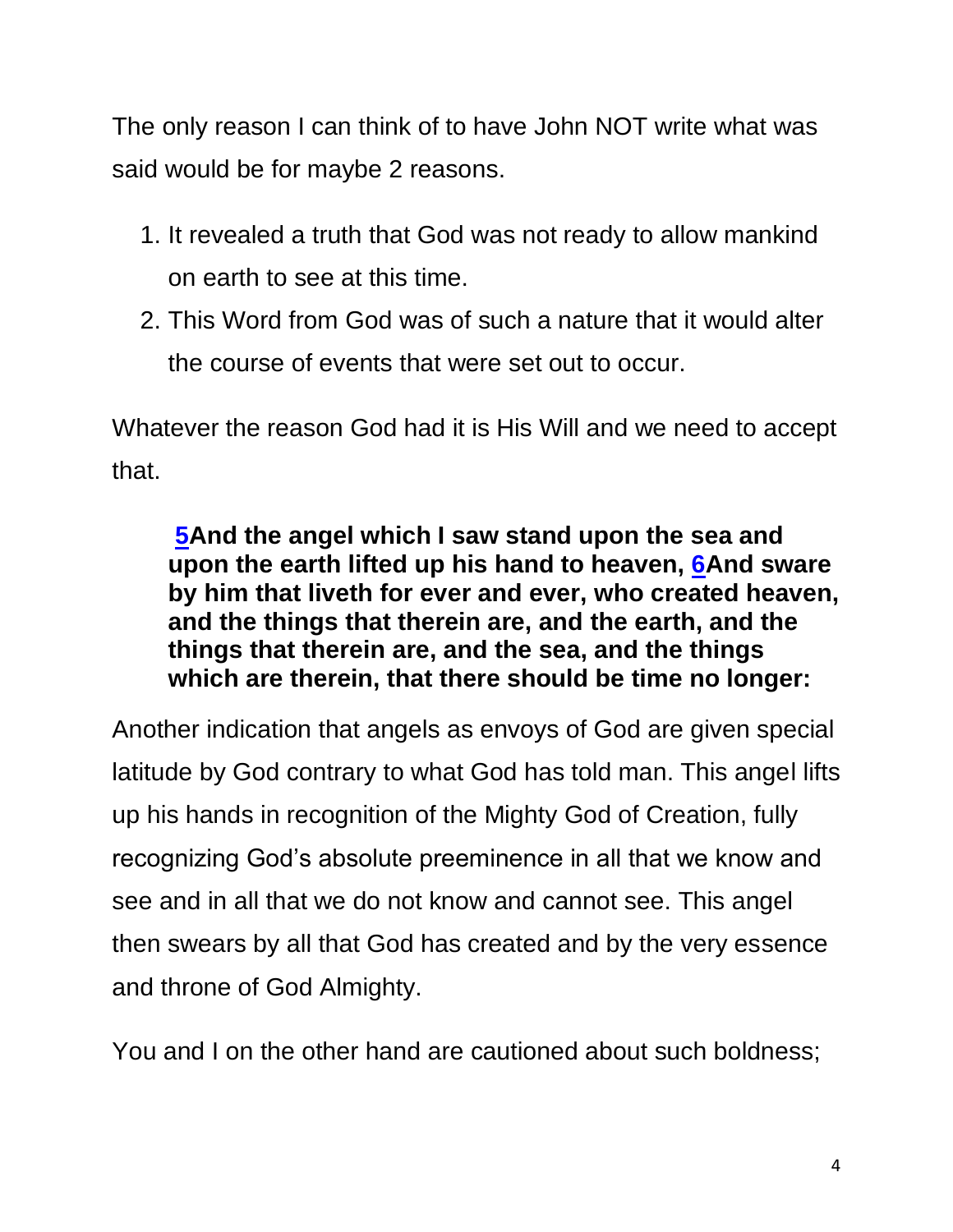*Matthew 5:34 But I say unto you, Swear not at all; neither by heaven; for it is God's throne:*

Jesus Himself addressed the notion of swearing on something that belongs to God;

> *Matthew 23: [16W](https://biblehub.com/matthew/23-16.htm)oe unto you, ye blind guides, which say, Whosoever shall swear by the temple, it is nothing; but whosoever shall swear by the gold of the temple, he is a debtor! [17Y](https://biblehub.com/matthew/23-17.htm)e fools and blind: for whether is greater, the gold, or the temple that sanctifieth the gold? [18A](https://biblehub.com/matthew/23-18.htm)nd, Whosoever shall swear by the altar, it is nothing; but whosoever sweareth by the gift that is upon it, he is guilty. [19Y](https://biblehub.com/matthew/23-19.htm)e fools and blind: for whether is greater, the gift, or the altar that sanctifieth the gift? [20W](https://biblehub.com/matthew/23-20.htm)hoso therefore shall swear by the altar, sweareth by it, and by all things thereon. [21A](https://biblehub.com/matthew/23-21.htm)nd whoso shall swear by the temple, sweareth by it, and by him that dwelleth therein. [22A](https://biblehub.com/matthew/23-22.htm)nd he that shall swear by heaven, sweareth by the throne of God, and by him that sitteth thereon.*

So, in a declarative sentence Jesus validates that what this angel did was with full authority and allowance by God to swear that what was to come is generated by none other than God Himself.

But what was it that this angel had revealed to John?

We don't know exactly yet but we have an inkling of an idea in the previous and following sentence.

From vs 6 the Angel declares:

*"….that there should be time no longer:"*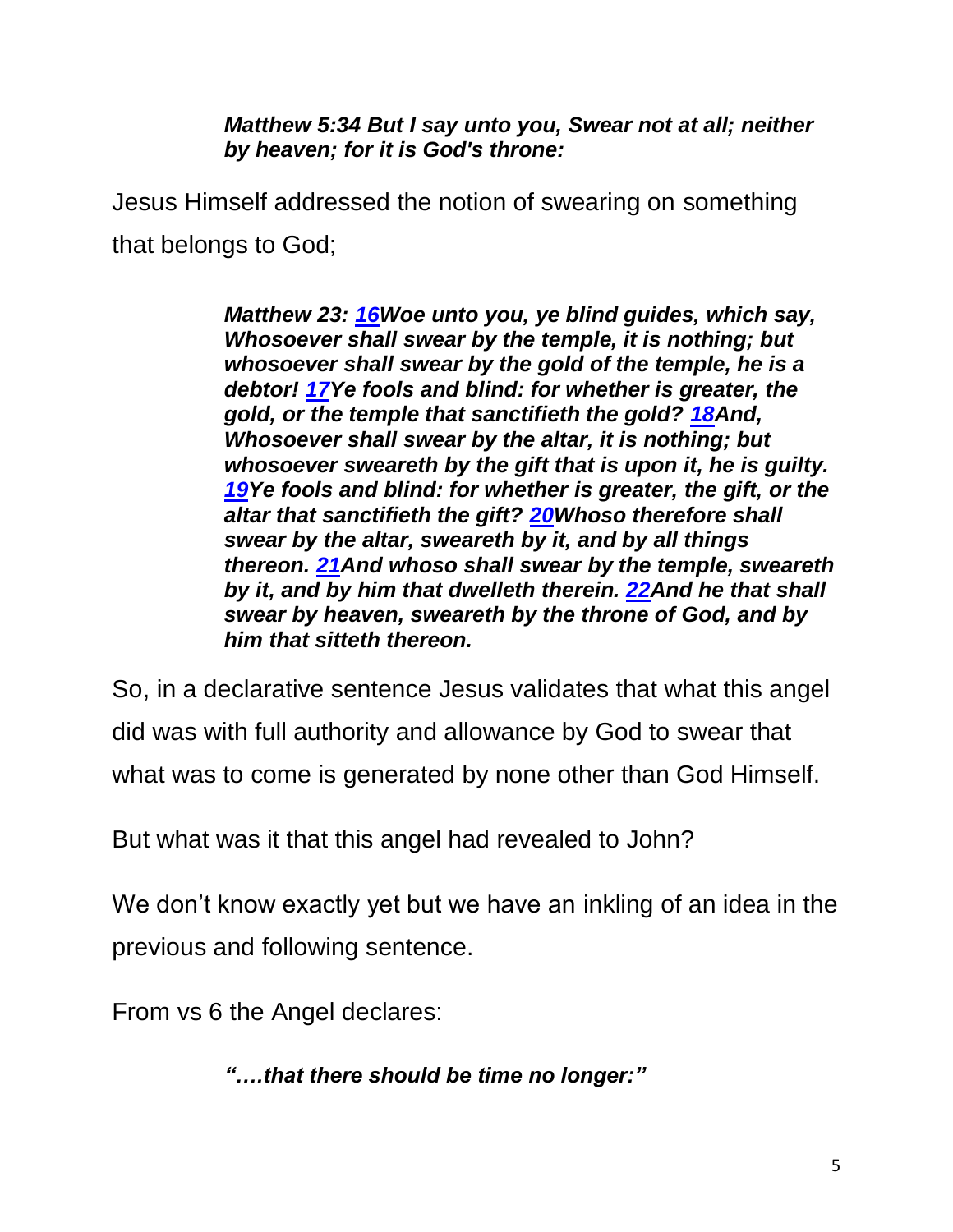Time to God is of little value; He is eternal, in other words there is no point in God's existence that is closer to the beginning than to the end.

However, God set up time at the fall of man in the Garden of Eden. God determined in His Creation the ability to calculate time by the rising and setting of the sun, the changes in seasons, all culminating in the value of time to mankind. God is now declaring that *"…there should be time no longer."*

I think what God is saying is that the importance to mankind and one of the divisions between God and man has been time. Those left on earth at this time are now at the end of the essence of the meaning of time. They have run out of it.

### **[7B](https://biblehub.com/revelation/10-7.htm)ut in the days of the voice of the seventh angel, when he shall begin to sound, the mystery of God should be finished, as he hath declared to his servants the prophets.**

We often think highly of our knowledge of God's Word, believing that we have this immense knowledge of God and His Kingdom. In reality we know so little of God and His Power and Might. I think it is like looking into space, deep space and realizing in that instant how infinitesimal we are in comparative size to all that God has created; not in importance to God but in physical size.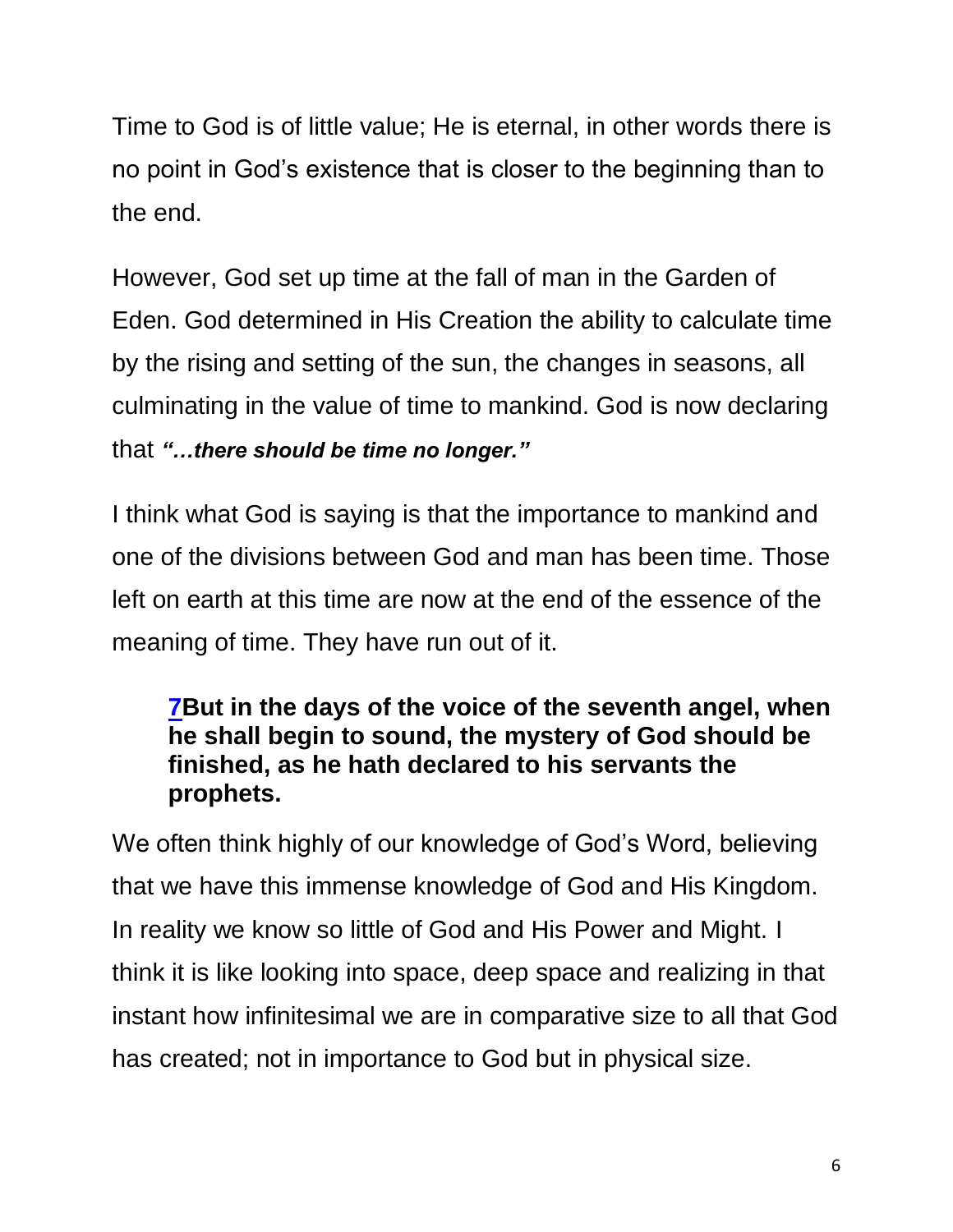I think the same can be said of our knowledge and understanding and I think it is why Paul said;

#### *1 Corintians 2:2 For I determined not to know any thing among you, save Jesus Christ, and him crucified.*

There is a lot I would like to know but suffice it to say the most important thing for mankind to know this Day is; Jesus Christ, and Him Crucified. With that knowledge and love that comes from it we have all eternity to learn the other stuff.

### **[8A](https://biblehub.com/revelation/10-8.htm)nd the voice which I heard from heaven spake unto me again, and said, Go** *and* **take the little book which is open in the hand of the angel which standeth upon the sea and upon the earth.**

The voice from Heaven likely God or Jesus John tells us what he is told, unlike what the Angel says in peals of thunder.

This image is of John relatively small like the book in comparison to the size or eminence of this "mighty" angel. John is told to go and take the little book.

#### **[9A](https://biblehub.com/revelation/10-9.htm)nd I went unto the angel, and said unto him, Give me the little book. And he said unto me, Take** *it***, and eat it up; and it shall make thy belly bitter, but it shall be in thy mouth sweet as honey.**

In dealing with God and those that serve Him there is very little ambiguity and obedience is critical. John was told to go to this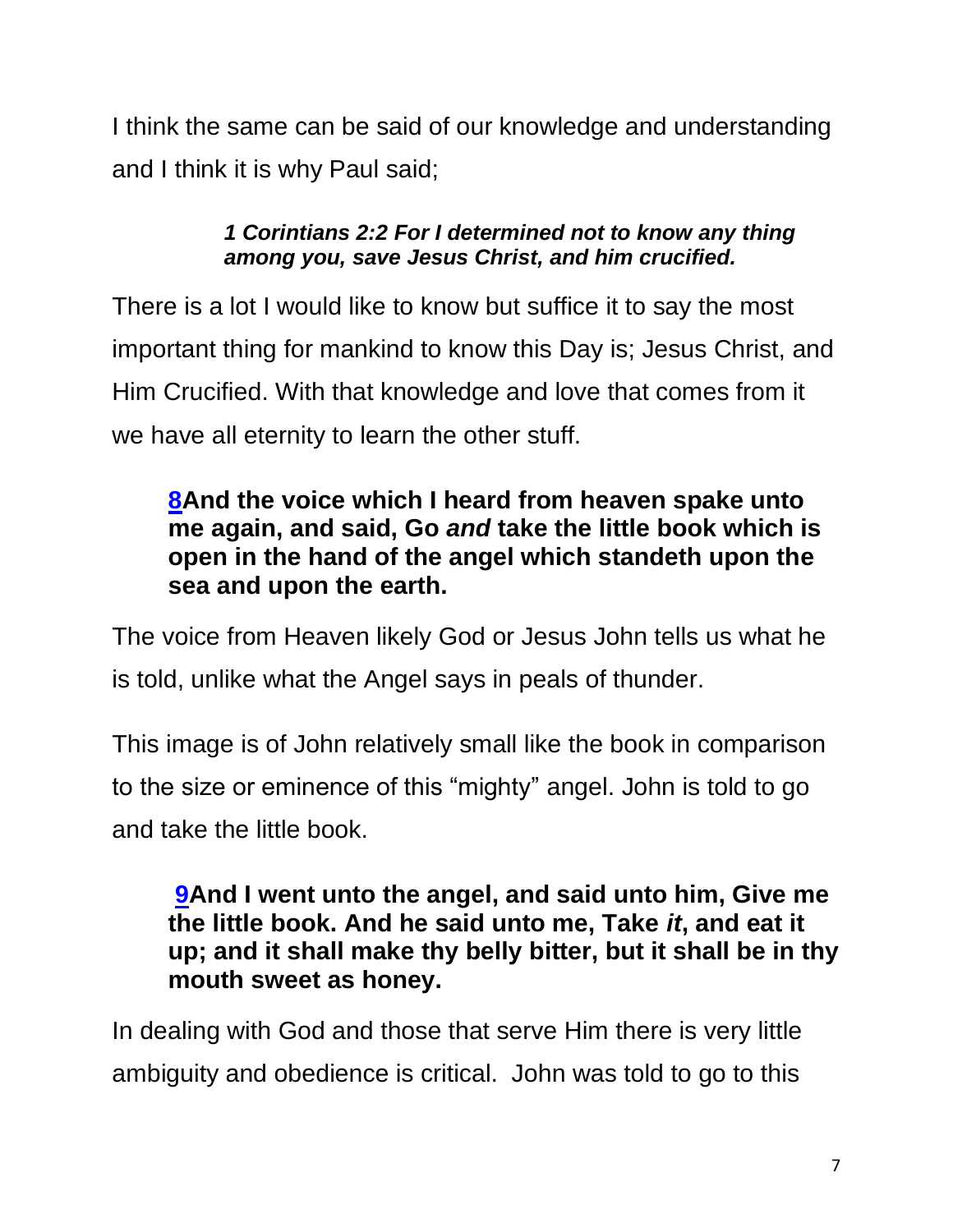mighty angel, tell him to give you the book and John did exactly that.

John told the angel to give him the book which the angel immediately did. The angel then tells him to eat the book. Undoubtedly that is what happened but metaphorically John was to consume what was within the pages of the book. And he will shortly be told to prophesy about that. However, the illustrative nature of what John was told to do is satisfactory for us to understand. He was to study this book with diligence and take the knowledge he would gain from it and reveal things of God to mankind.

The idea of John eating the book would reveal that John was not given permission to hand the book to others but to consume its contents and reveal the contents in what one might call the Book of Revelation or any other Title God ordained.

**[10A](https://biblehub.com/revelation/10-10.htm)nd I took the little book out of the angel's hand, and ate it up; and it was in my mouth sweet as honey: and as soon as I had eaten it, my belly was bitter. [11A](https://biblehub.com/revelation/10-11.htm)nd he said unto me, Thou must prophesy again before many peoples, and nations, and tongues, and kings.**

This then is John's commission that he was to eat or in reality consume the contents of the book. The contents would on its face seem pleasing to John and mankind but as John and mankind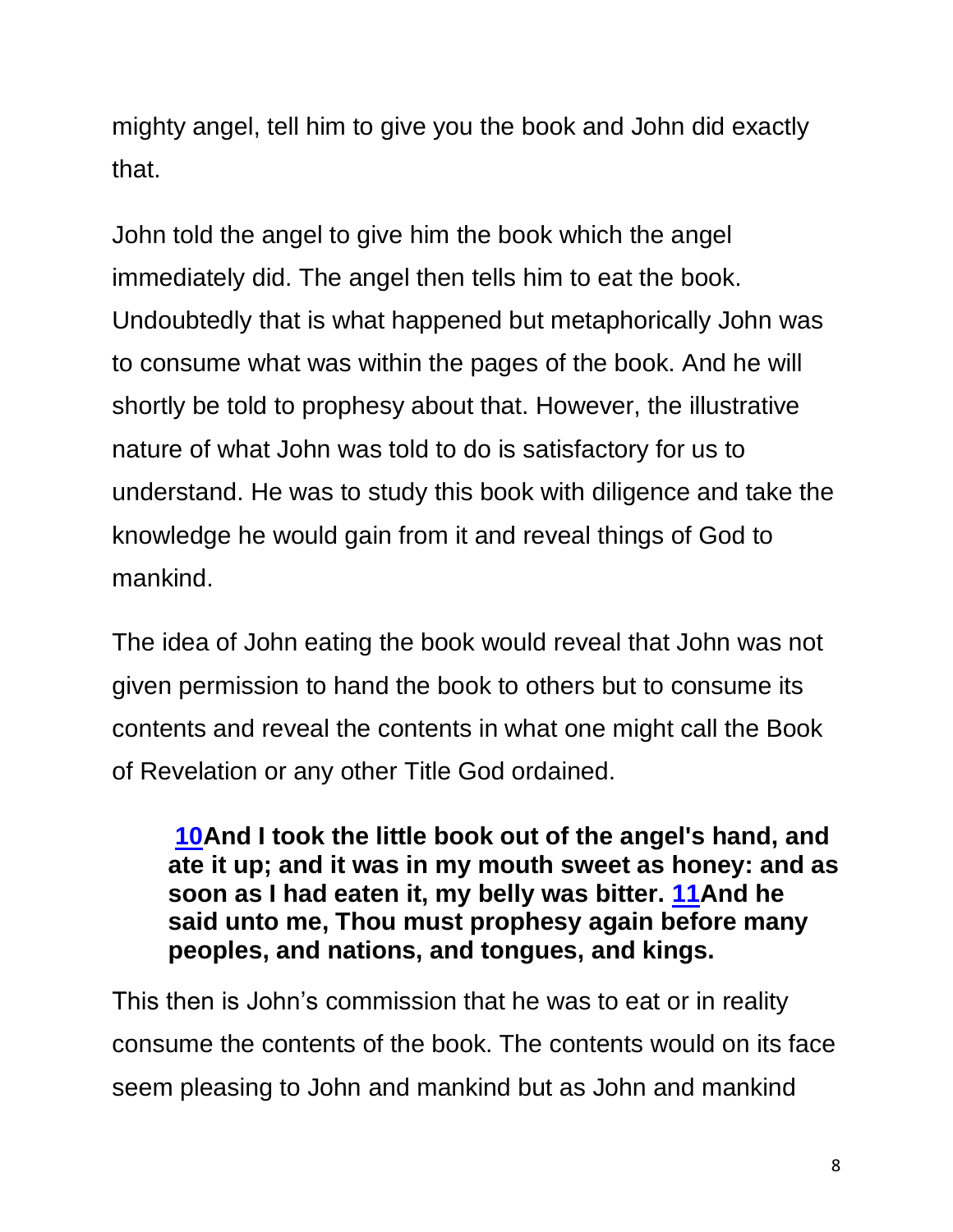would get into the details they would seem bitter to them. It is likely that this book contains the history again of mankind and specifically Israeli Nation. There is a sweetness that cannot be matched in an obedient relationship with God; however, being outside of obedience is a bitter experience and if not resolved and repented of will lead to eternal death and separation from God and Christ.

John was to consume and understand the implications of whatever God had written in this little book and he was to take it to the world. My sense is that it resulted in either the book of Revelation or as yet some unknown revelation that God has planned for mankind.

One reason I believe it is referring at least in part to Revelation is;

*Revelation 1: [1T](https://biblehub.com/revelation/1-1.htm)he Revelation of Jesus Christ, which God gave unto him, to shew unto his servants things which must shortly come to pass; and he sent and signified it by his angel unto his servant John: [2W](https://biblehub.com/revelation/1-2.htm)ho bare record of the word of God, and of the testimony of Jesus Christ, and of all things that he saw. [3B](https://biblehub.com/revelation/1-3.htm)lessed is he that readeth, and they that hear the words of this prophecy, and keep those things which are written therein: for the time is at hand.*

The Book of Revelation along with Daniel are identified in a survey as the two most interesting books of the Bible.